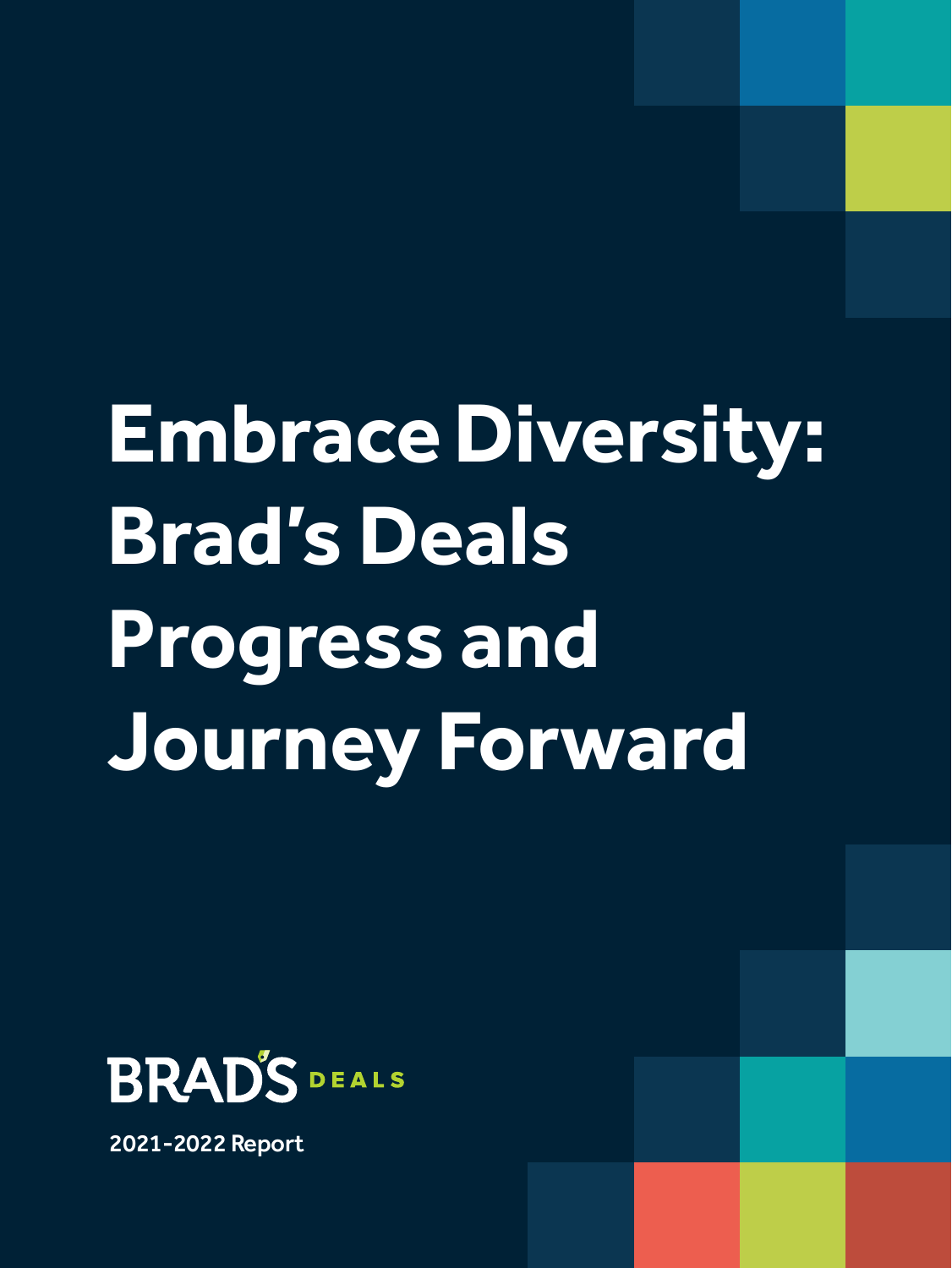# **Table of Contents**

| 3  | <b>Introduction</b>                    |
|----|----------------------------------------|
| 4  | <b>Understanding Our Data</b>          |
| 5  | <b>Gender Diversity</b>                |
| 6  | <b>Race and Ethnicity - All Team</b>   |
| 7  | <b>Race and Ethnicity - Management</b> |
| 8  | <b>Race and Ethnicity - Leadership</b> |
| 9  | <b>Other Representation</b>            |
| 12 | <b>Belonging: Beyond the Numbers</b>   |
| 13 | <b>Mosaic</b>                          |
| 16 | <b>More Approaches to DE&amp;I</b>     |
| 20 | The Stats So Far                       |
| 21 | <b>Our Pledge</b>                      |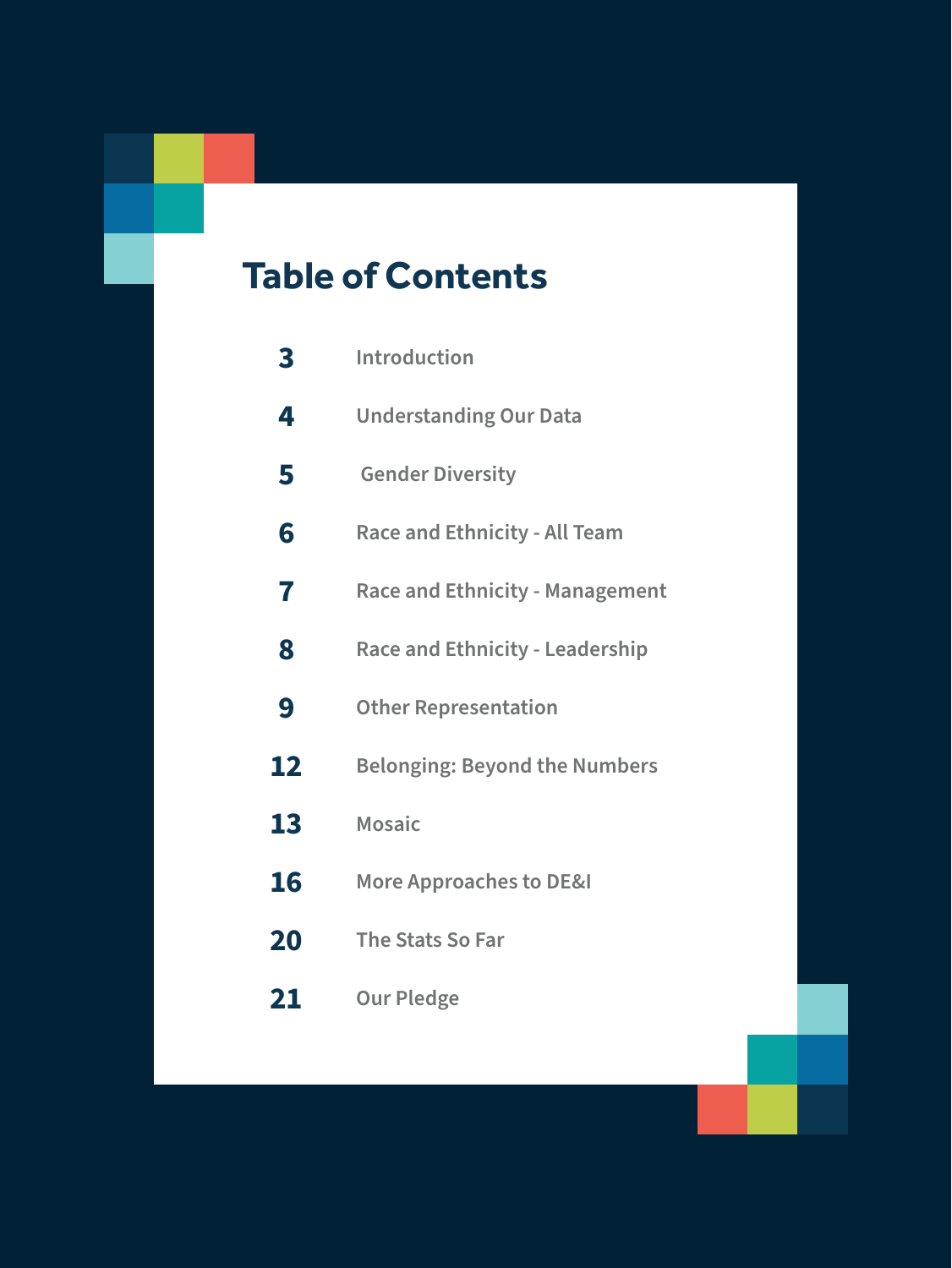### **Introduction**

Brad's Deals is committed to expanding diversity, equity, and inclusion (DE&I) in everything we do, as cited by one of our core values: Embrace Diversity. From our customers to our employees, we have an obligation to provide a sense of belonging, accessibility, and representation for all.

We strive to be genuine and authentic in how we create a diverse, inclusive, and equitable culture. With that comes a vital responsibility to be transparent not only about the representation of our workforce, but also in how we nurture all of our talent to grow and thrive.

Vowing to be the safest place to shop on Earth, Brad's Deals knows that promise starts internally with our employees in order to remain true to our word. With an inclusive workforce that champions diverse perspectives, we in return create safer online spaces for our shoppers to be.

This annual report shows our progress, including the current makeup of our workforce and where our employee representation currently stands. We believe transparency will keep us culpable and our unique perspectives, backgrounds, abilities, and differences will make us better together.

There's more work to be done at Brad's Deals, but we'll continue to live by our core values and never stop trying to get it right.

Thank you for holding us accountable on our journey forward.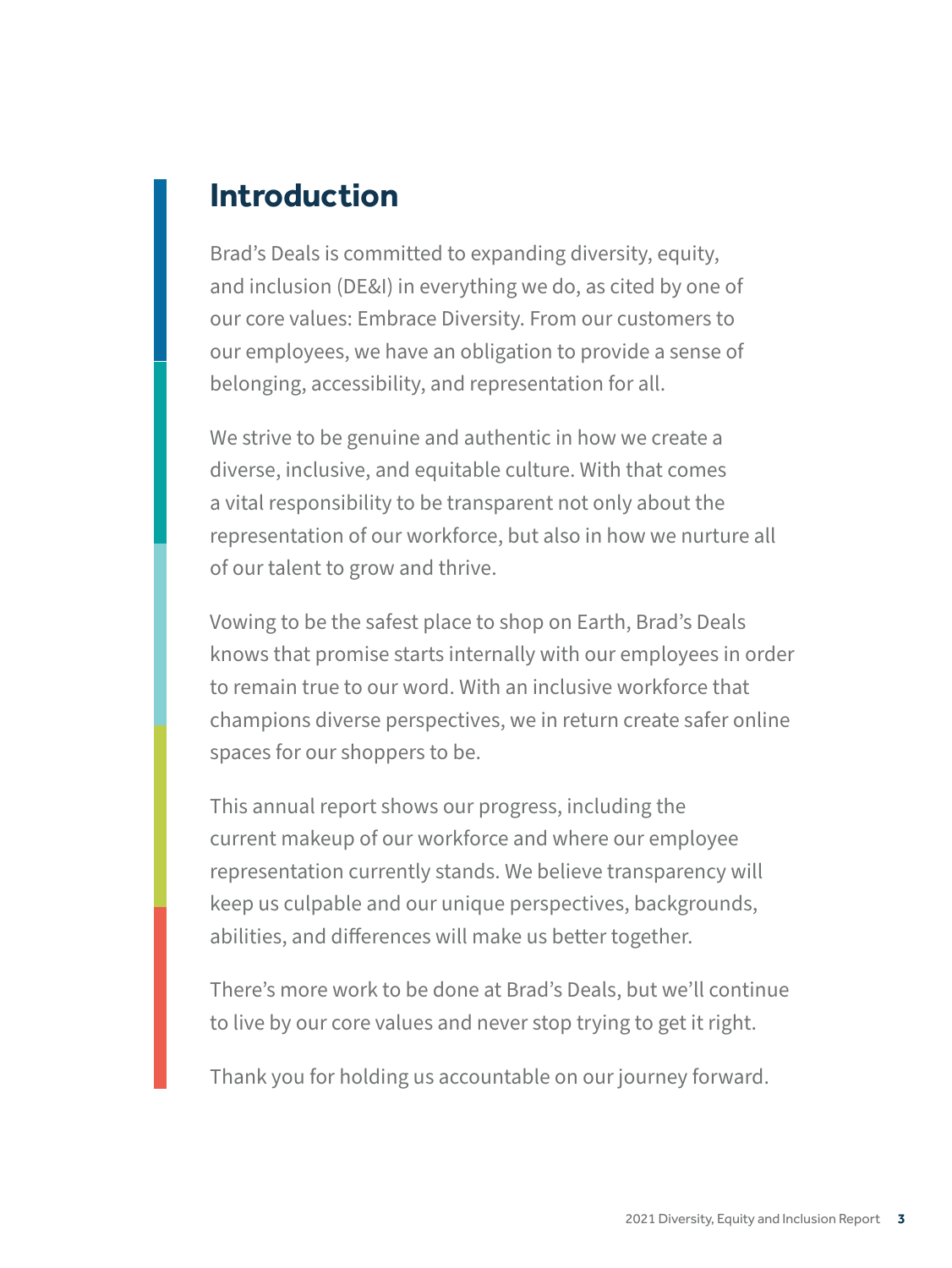## **Understanding Our Data**

We're committed to increasing the representation of employees across all categories of diversity and at every level of our organization. We stand by this obligation and are dedicated to continuous evolvement of our culture per specific goals set in place for hiring, retention, education, and employee development.

Our workforce data was pulled from our HR system, Zenefits. It includes our 95 full time employees that were employed with Brad's Deals from February 2021 to February 2022. Additional data was pulled from an optional, internal all-employee survey, that allowed us to measure where we've made improvements upon the aforementioned objectives and more importantly, where we were falling short.

As we continue to collect data, our hope is to learn more about the diverse makeup of the Brad's Deals team and to also deploy recruitment strategies in direct correlation to that information so as to help these numbers continue to rise.

| <b>All Team</b>   | Includes all Brad's Deals team members                  |
|-------------------|---------------------------------------------------------|
| <b>Management</b> | Includes team members with one or more direct report    |
| <b>Leadership</b> | Includes directors, vice presidents, and executive team |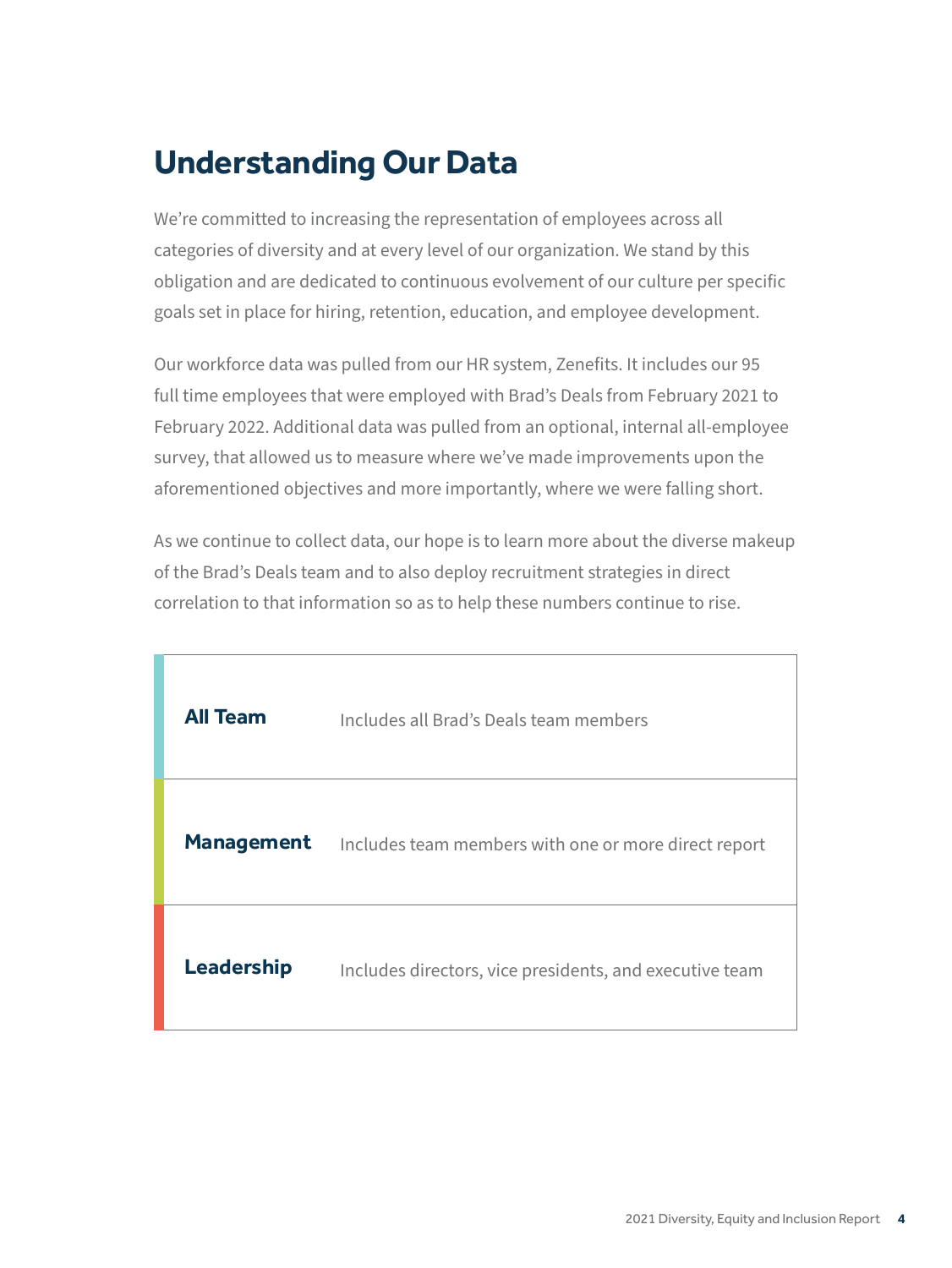# **Gender Diversity**

We know that gender isn't binary and will continue to learn how we can be more inclusive to all identities.

### **All Team**

| Male              |       |  |
|-------------------|-------|--|
|                   | 46.4% |  |
| Female            |       |  |
|                   | 53.6% |  |
| <b>Management</b> |       |  |
| Male              |       |  |
|                   | 53.8% |  |
| Female            |       |  |
|                   | 46.2% |  |
| Leadership        |       |  |
| Male              |       |  |
|                   | 52.9% |  |
| Female            |       |  |
|                   | 47.1% |  |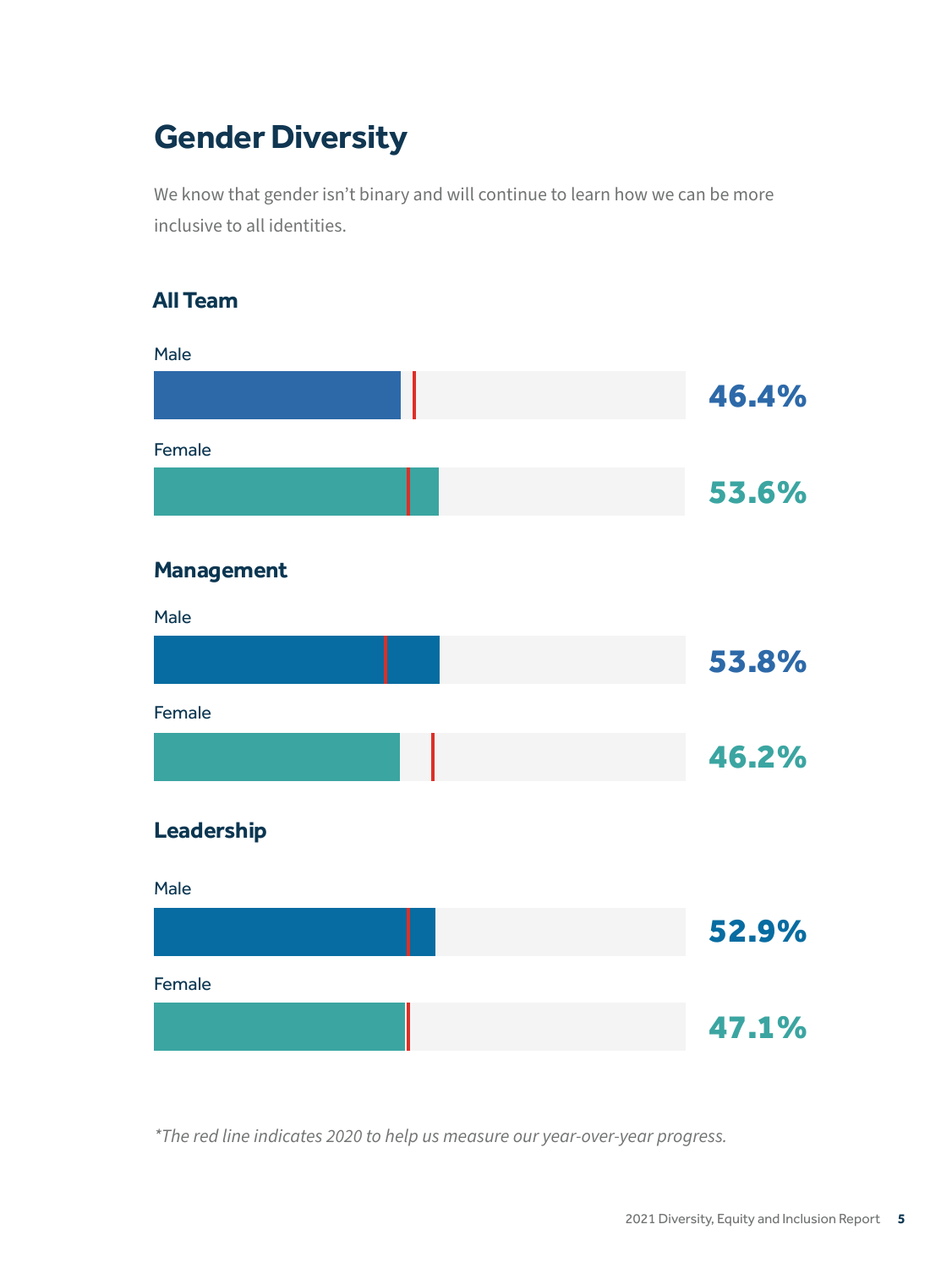# **Race and Ethnicity**

**All Team**

**White** 

|                                  | 69%  |
|----------------------------------|------|
| Asian                            |      |
|                                  | 7.2% |
| Hispanic/Latinx                  |      |
|                                  | 6.2% |
| <b>Black or African American</b> |      |
|                                  | 5.2% |
| <b>Multiracial</b>               |      |
|                                  | 3.1% |
| <b>Preferred Not to Answer</b>   |      |
|                                  | 9.3% |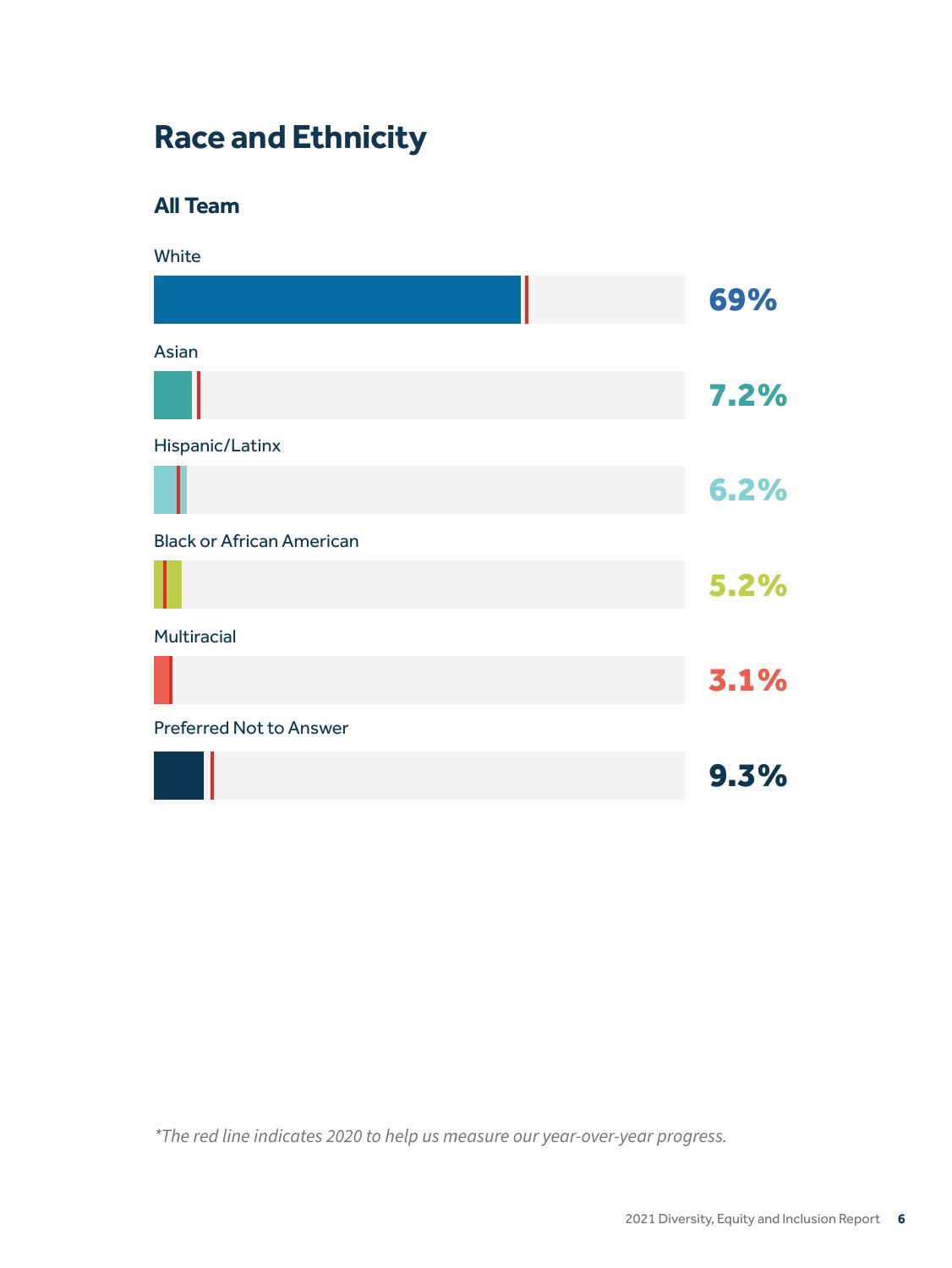# **Race and Ethnicity**

### **Management**

**White** 

| 61.5% |
|-------|
|       |
| 7.7%  |
|       |
| 0%    |
|       |
| 7.7%  |
|       |
| 0%    |
|       |
| 23.1% |
|       |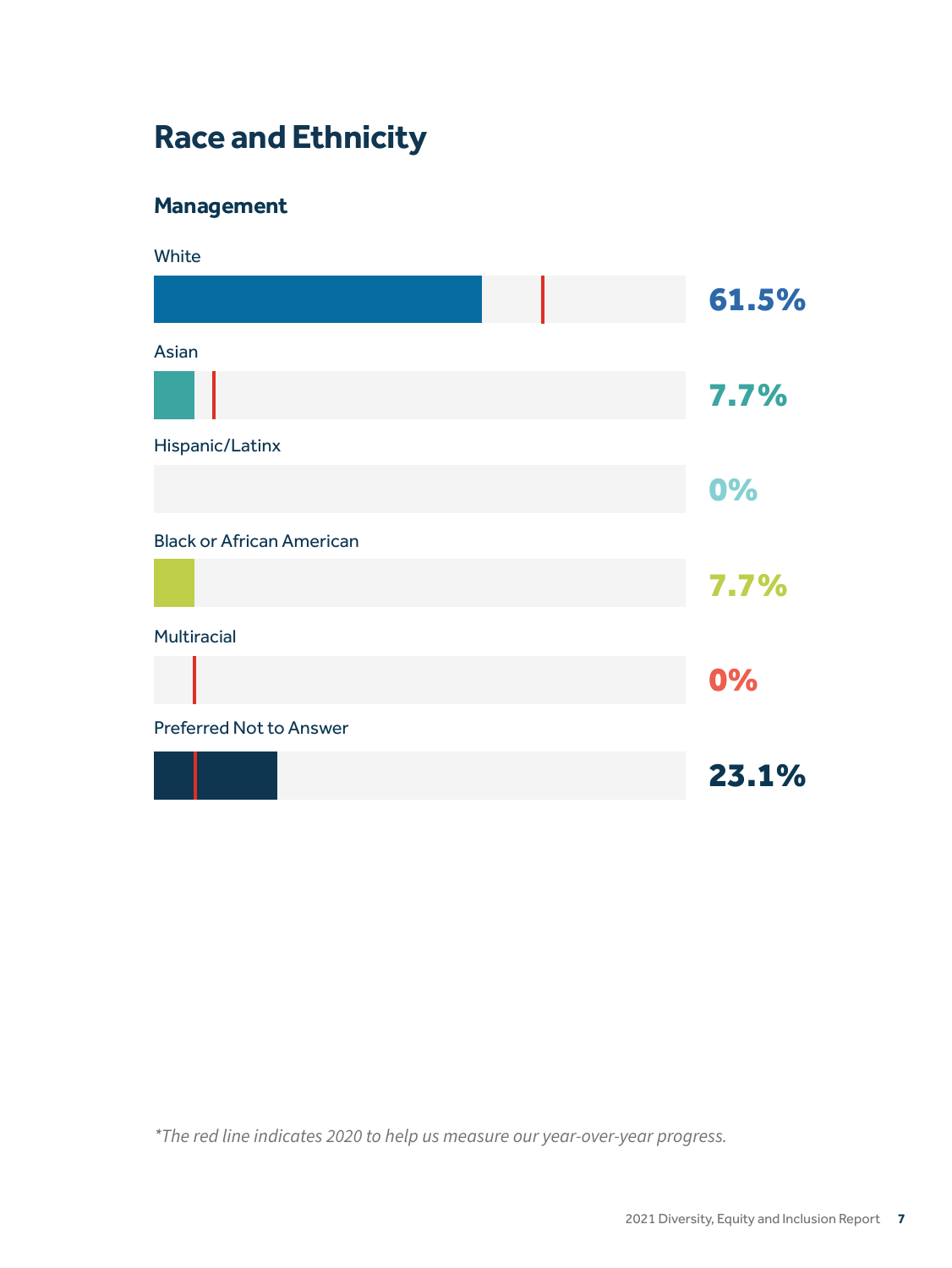# **Race and Ethnicity**

### **Leadership**

**White** 

| 82.3% |
|-------|
|       |
| 5.9%  |
|       |
| 0%    |
|       |
| 0%    |
|       |
| 0%    |
|       |
| 11.8% |
|       |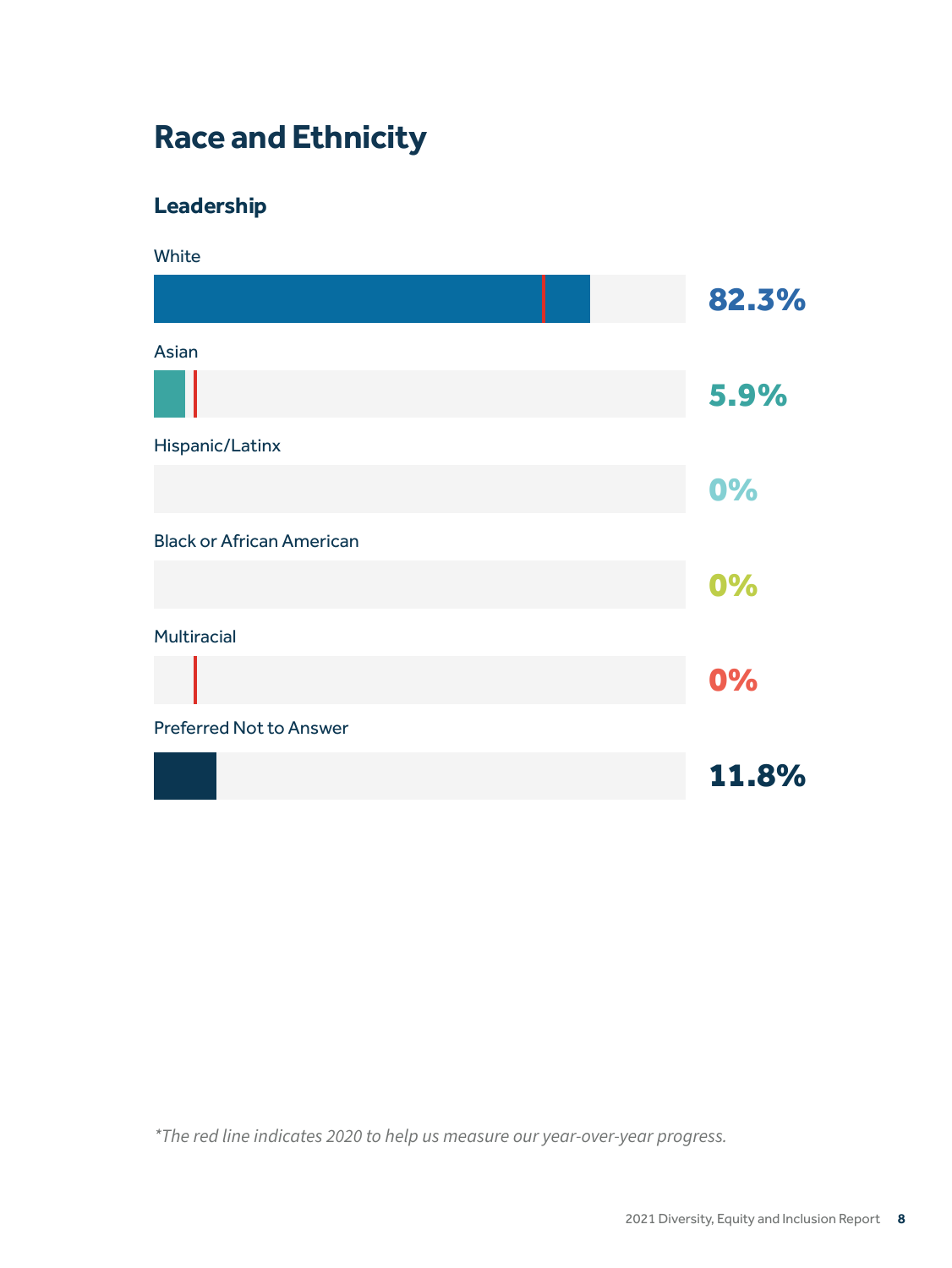# **Other Representation**

### **LGBTQIA**

|                   | 11.3% |
|-------------------|-------|
| <b>Disability</b> |       |
|                   | 1%    |
| <b>Veteran</b>    |       |
|                   | 0%    |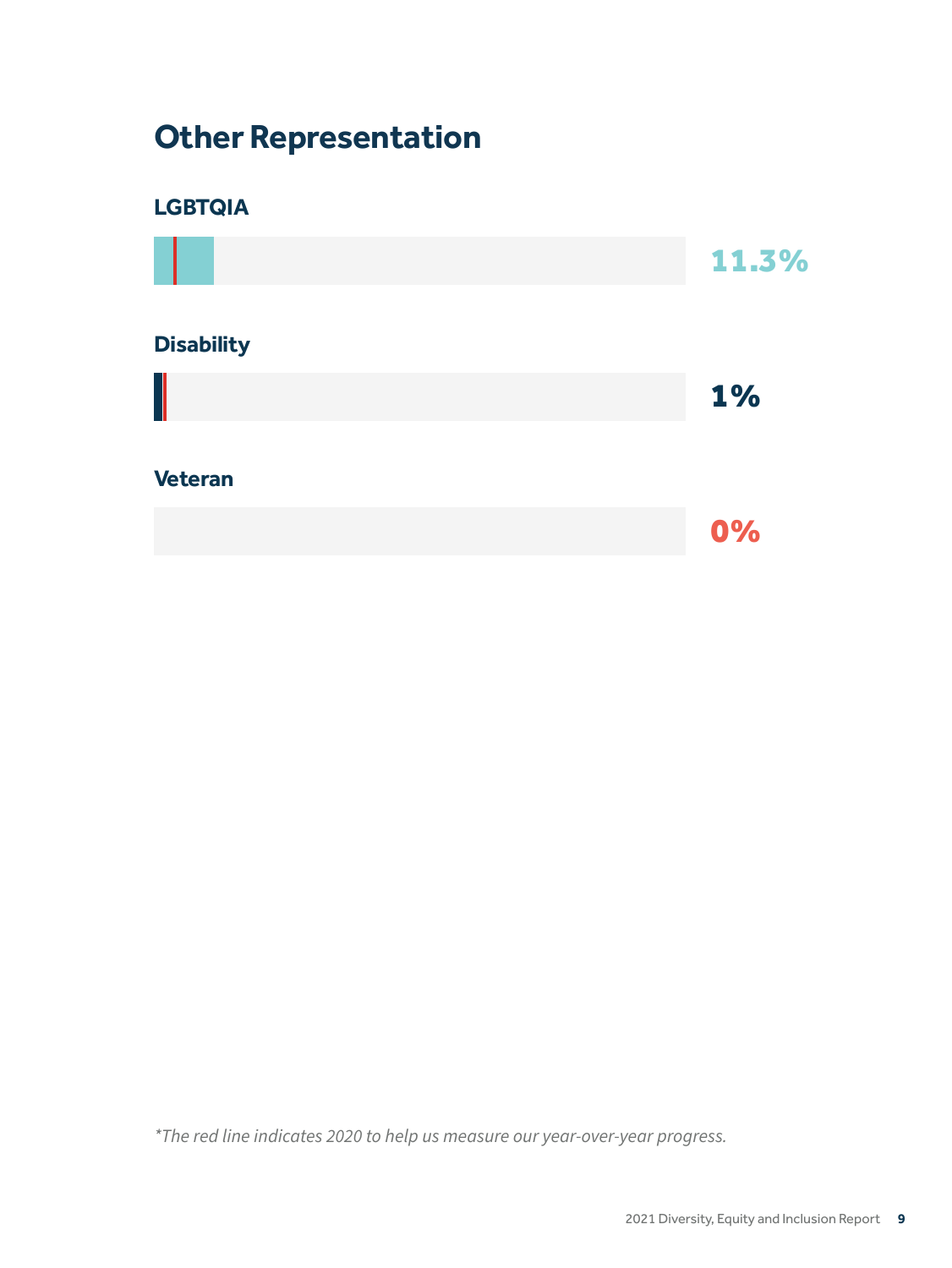# **All Employee Survey Results**

Our all-employee survey is a transparent survey to better understand employee morale, satisfaction, and engagement at Brad's Deals. It's the first year it was not anonymous to help us understand and directly fix problems, improve our policies, and support manager development at all levels.



### I feel treated with trust and respect in my role:



### I am happy I came to work at Brad's Deals:



I feel like my workplace provides a positive and healthy environment for me:

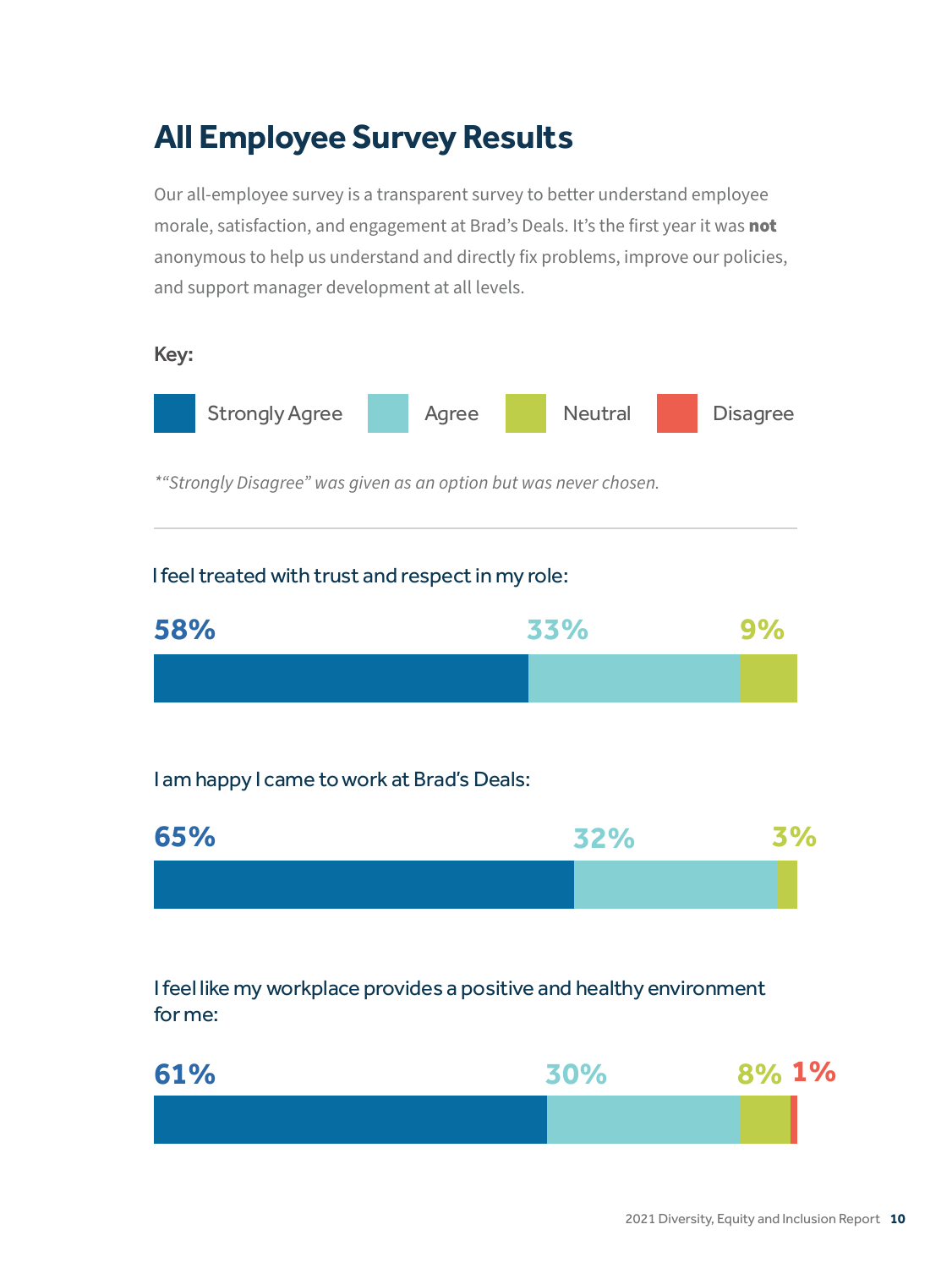# **All Employee Survey Results**

#### Key:



*\*"Strongly Disagree" was given as an option but was never chosen.*

I value the quarterly programs that support our well-being initiatives in the financial, mental, physical, social and community categories:



I value the quarterly programs that support our Diversity & Inclusion initiatives:



My company is taking effective action to promote diversity, equity, and inclusion:

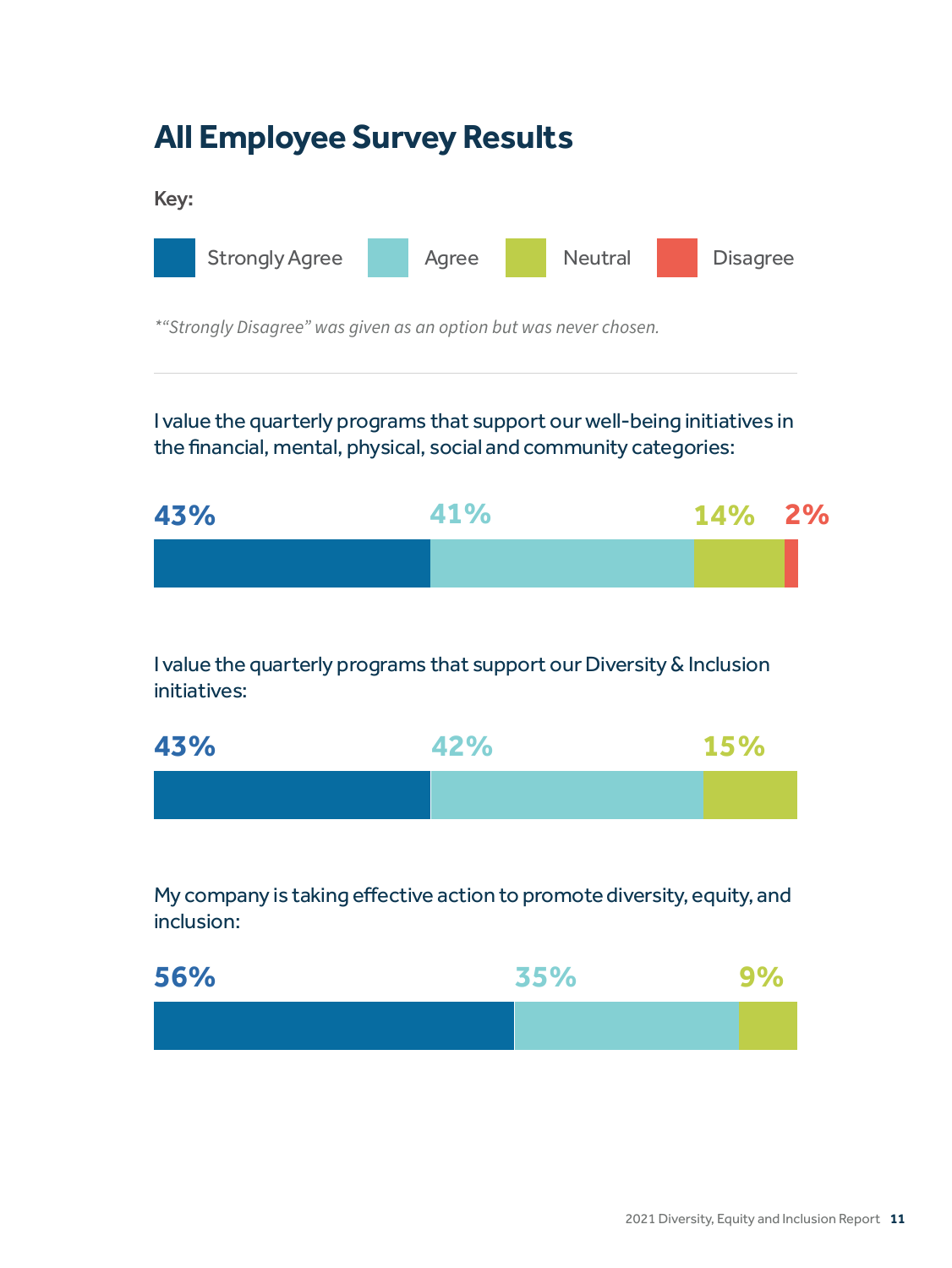# **Belonging: Beyond The Numbers**

We understand that DE&I is not a destination, but a journey and investment that will always be interwoven into all we do. These programs and initiatives continue to transform Brad's Deals diversity and inclusion efforts, while offering employees a respectful, meaningful, and belonging connection to one another.

2021 Diversity, Equity and Inclusion Report **12**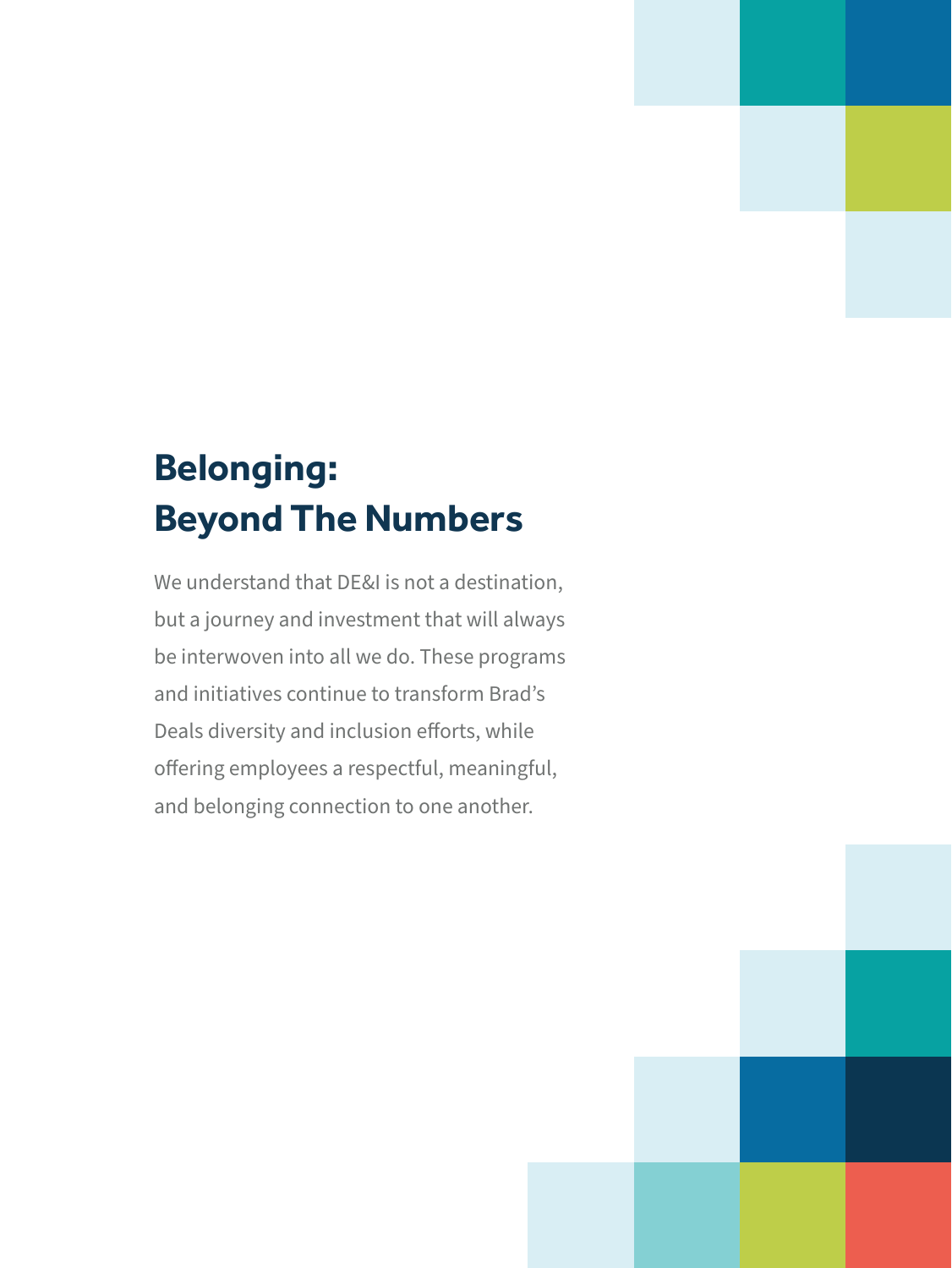

In our opinion, it is not enough to simply believe in a cause—we must take action in it. In 2020, when many uncertainties, divisions, and injustices impacted us all, we knew we had to commit to do better. Mosaic, an internal, diverse team at Brad's Deals, was forged to navigate new spaces, expectations, and initiatives for diversity, equity, and inclusion.

#### **About Mosaic**

Just as each tile in a mosaic is intentional and unique, each conversation and action from Mosaic designs the bigger picture for the future of our customers, our workforce, and what we believe in. Up close, we see individual pieces continually working together with purpose, and when we step back, we see a beautiful picture that symbolizes our culture and the architecture of our organization.

#### **The Mission**

With Mosaic, we will grow and cultivate a diverse team and an inclusive environment that celebrates differences, challenges us to reduce harm, stands up to injustice, and prioritizes the most vulnerable among us to lead with the change we want for our communities and world.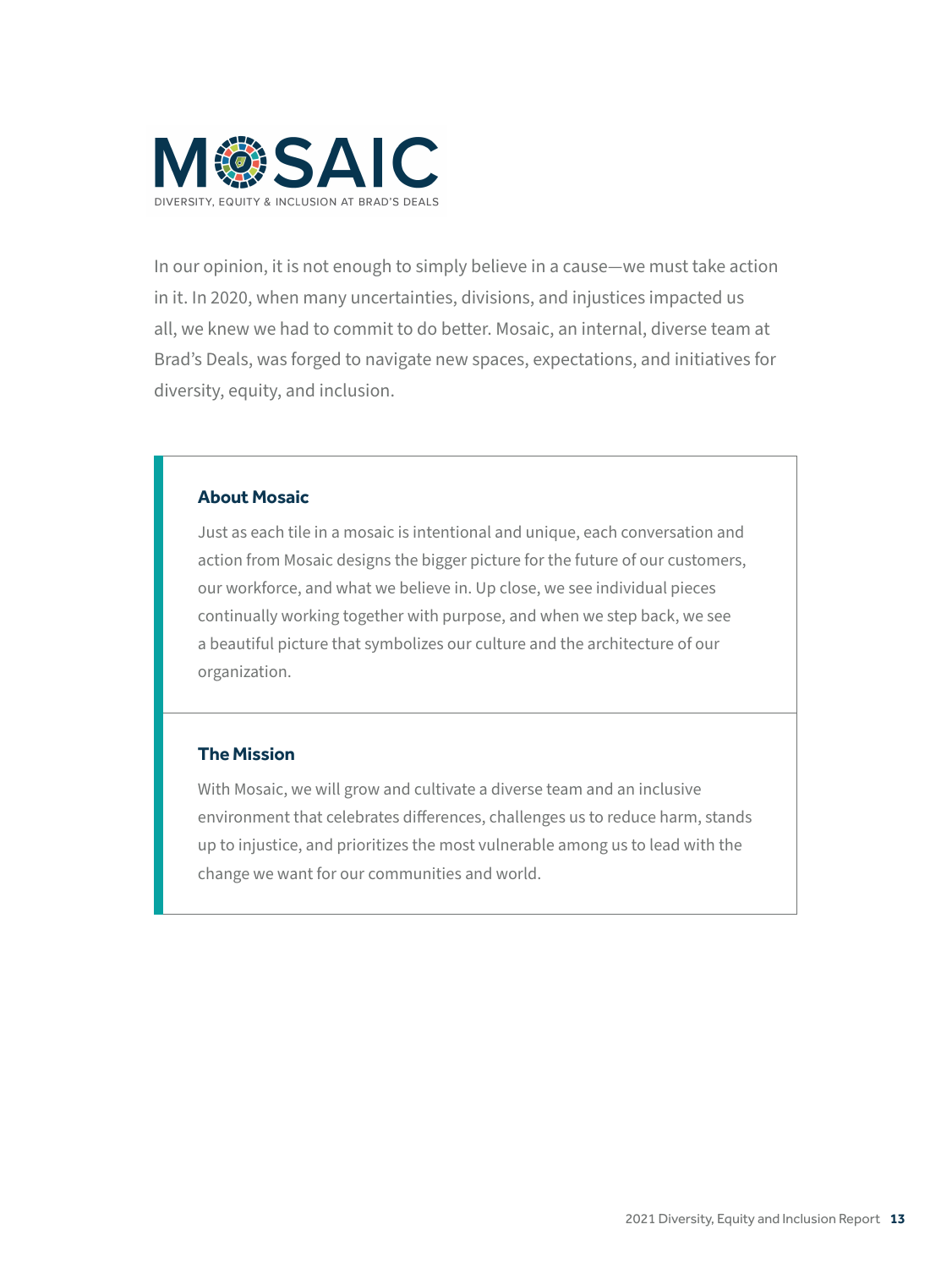### **Mosaic Objectives**

#### **Diversity**

Increase the representation of people from all backgrounds, ethnicities, and experiences and in all levels of our workforce, customer base, partnerships, and merchant and supplier relationships.

#### **Equity**

Ensure that every team member, especially those with marginalized identities, has the opportunity to contribute and grow professionally.

#### **Conscious Inclusion**

Create a consciously inclusive environment that nurtures innovation and creativity through awareness, education, and action.

#### **Communication**

Provide all stakeholders with transparent communication on any Mosaic task forces, including the actions being planned and their results. Inform the company at large about Mosaic progress and encourage feedback.

#### **Accountability**

Exist as an ongoing, corporate initiative with the expectation that each team member contributes to its success.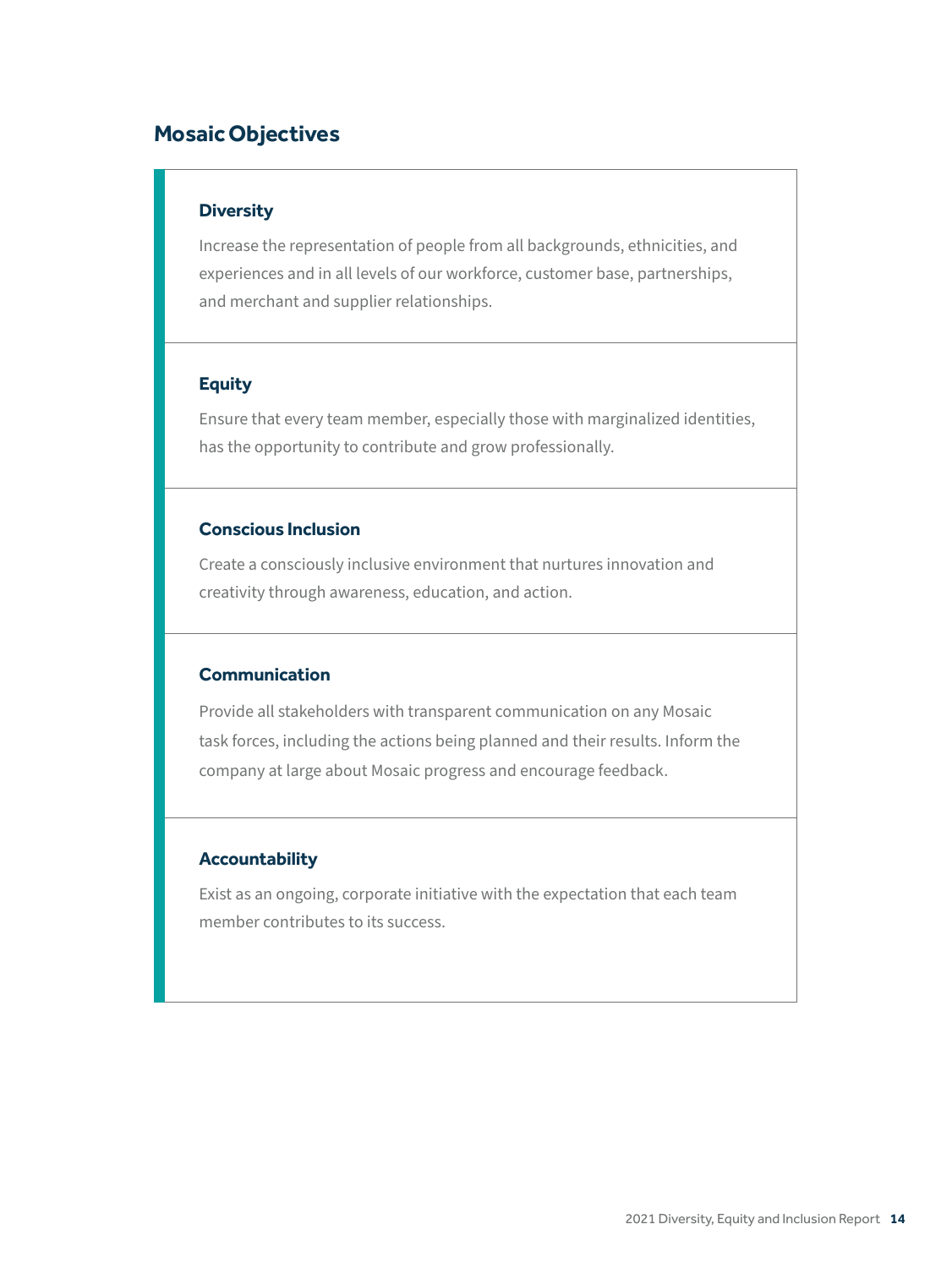### **Mosaic Outcomes**

#### **DE&I and Cultural Events\***

Every quarter Mosaic hosts special, diversity-focused events with a broad representation of topics and speakers to educate and address emerging issues, celebrate all cultures, and help us learn about significant moments and people in history.

In 2021, these events included: lunch and learns on Dr. Martin Luther King and Fred Hampton, Korean Lunar New Year, Ida B. Wells, and badass women of history; happy hour with Reclaimed Soul; wine tasting with TK Mehlhaff (a deaf, female transgender, cancer survivor); and tea tasting with Chinatown Tea Lady including an in-depth discussion on AAPI issues.

#### **Hiring Task Force**

Mosaic sets goals for pipeline diversity, intern recruiting, job board posting, and audits the recruiting process by reviewing job posts to ensure they are feminine or gender-neutral focused, and that there is no instance of racial bias.

#### **Mentorship Task Force**

The team develops opportunities for female, ethnically diverse, and disadvantaged youth mentorship programs with 11 events last year between two different organizations.

#### **Monthly Celebrations Email**

This monthly communication educates employees on diverse holidays, celebrations, and relevant topics and offers resources on how to learn more to better foster inclusivity.

#### **Book Club**

Gives employees a fun and educational way to stay engaged while focusing on diverse topics, non-fiction or fiction, and discovering diverse authors. Last year, our goal was two books a quarter depending on our busier months and workflow within the group.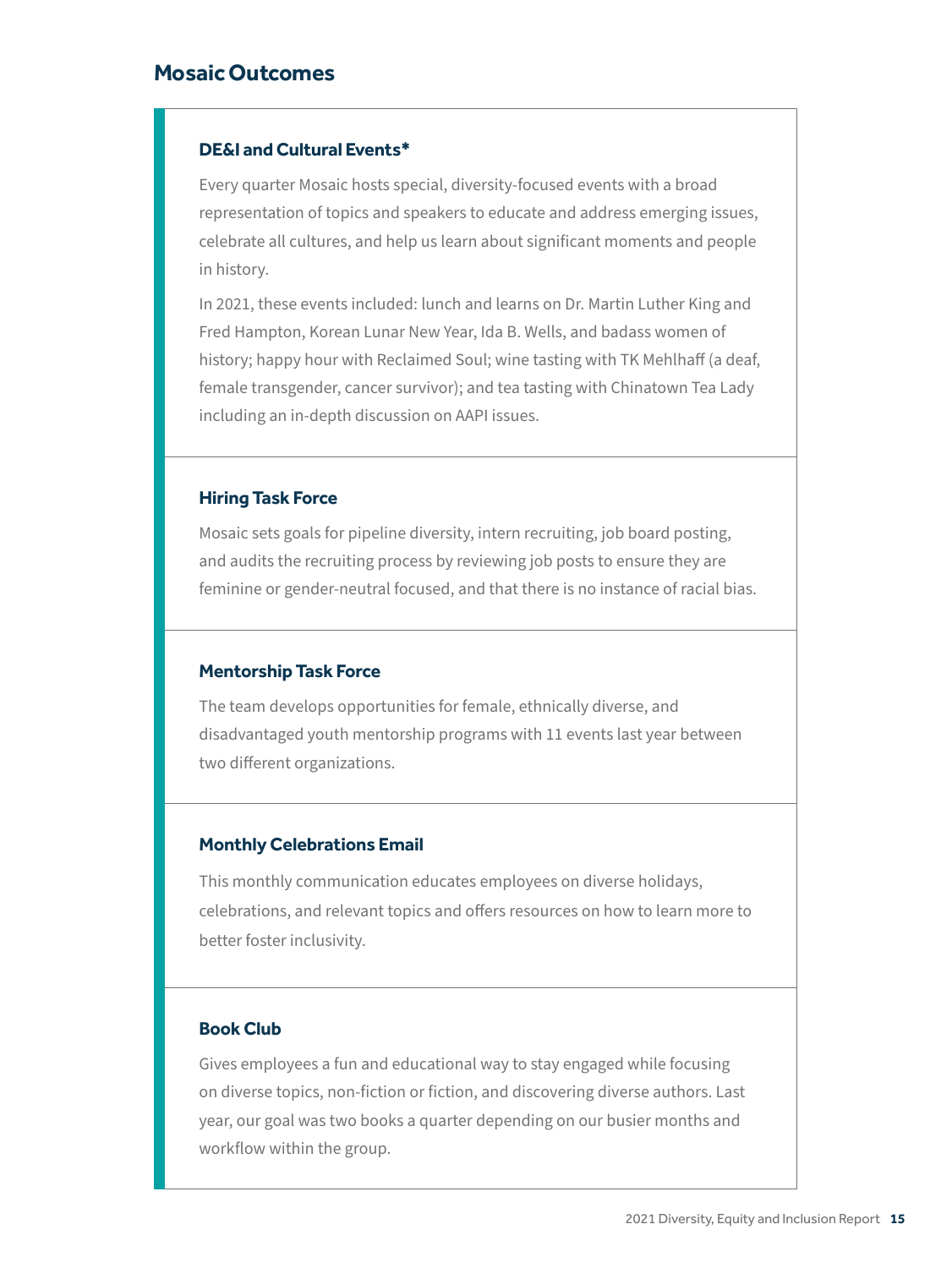## **More Approaches to DE&I**

### **Our Marketplace**

#### **All Shop**

While we have focused many of our efforts on the internal, employee side of our business, it's also important for our merchant partners to be represented. In 2020, we took a closer look at our service and where we could foster diversity, equity, and inclusion more. This is when All Shop was born, an inclusive collection of deals that supports diverse and underrepresented businesses year round.

In 2021, All Shop merchants received 1.4 million clicks with over 5,000 orders a month increasing year-over-year sales by 100%. In 2023, our goal is to grow the depth and breadth of this collection and create more diversityfocused campaigns to positively impact e-commerce beyond big-box stores.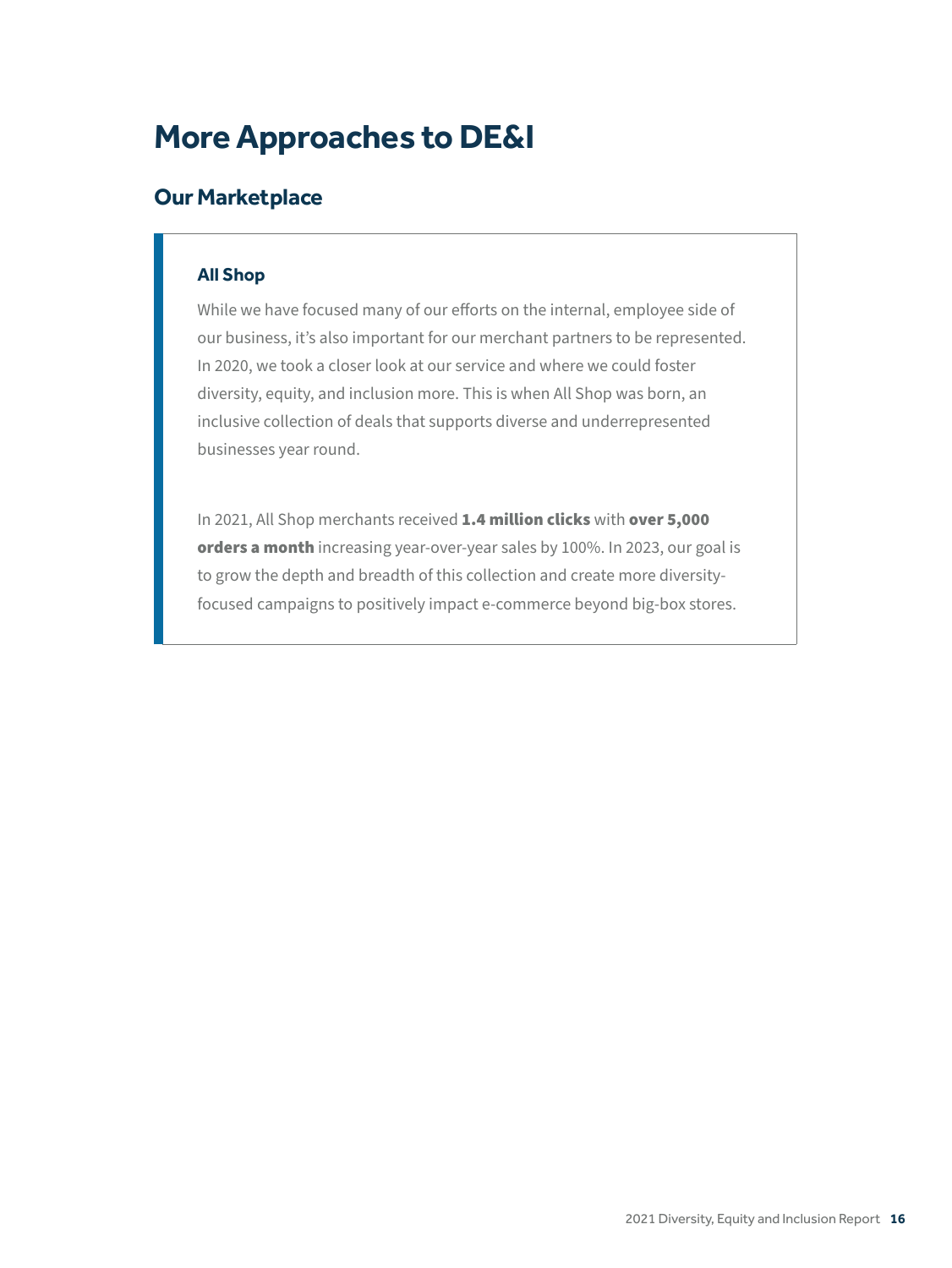### **Our Workforce**

#### **Diversity-Focused Hiring**

We audit our recruiting process to hold us accountable for a thorough, communicative, and fair experience. Each opening is posted on a minimum of 2-3 diverse job boards. The candidate pipeline needs to be 50% diverse for intern and entry level roles and 40% diverse for high level roles before an offer can be extended. A diversity statement and ADA requirements are included in every job post to encourage historically excluded candidates, plus welcome all abilities and talents that may not meet every qualification. As we continue to collect data, we will deploy recruitment strategies to directly impact the diverse makeup of the Brad's.

#### **Paid-Intern Program**

Intern recruiting focuses on opportunities for historically Black colleges, universities, and trade schools to provide hands-on experience in our industry and introduce us to valuable perspectives, talent, and team members that are underrepresented in our organization.

#### **Mentorship Programs**

We have an employee-led task force to develop a variety of opportunities important to our employees including female, ethnically diverse, and disadvantaged youth mentorship programs. To inspire confidence and careers in technology, we partner with TechGirlz, a non-profit for middle school girls with 65% identifying as non-white, and Flatiron, a school dedicated to helping students learn and love technology, engineering, and code. We also work with Year Up, a program committed to ensuring equitable access to economic opportunity, education, and justice for young adults with 90% of students and 59% of staff identifying as BIPOC.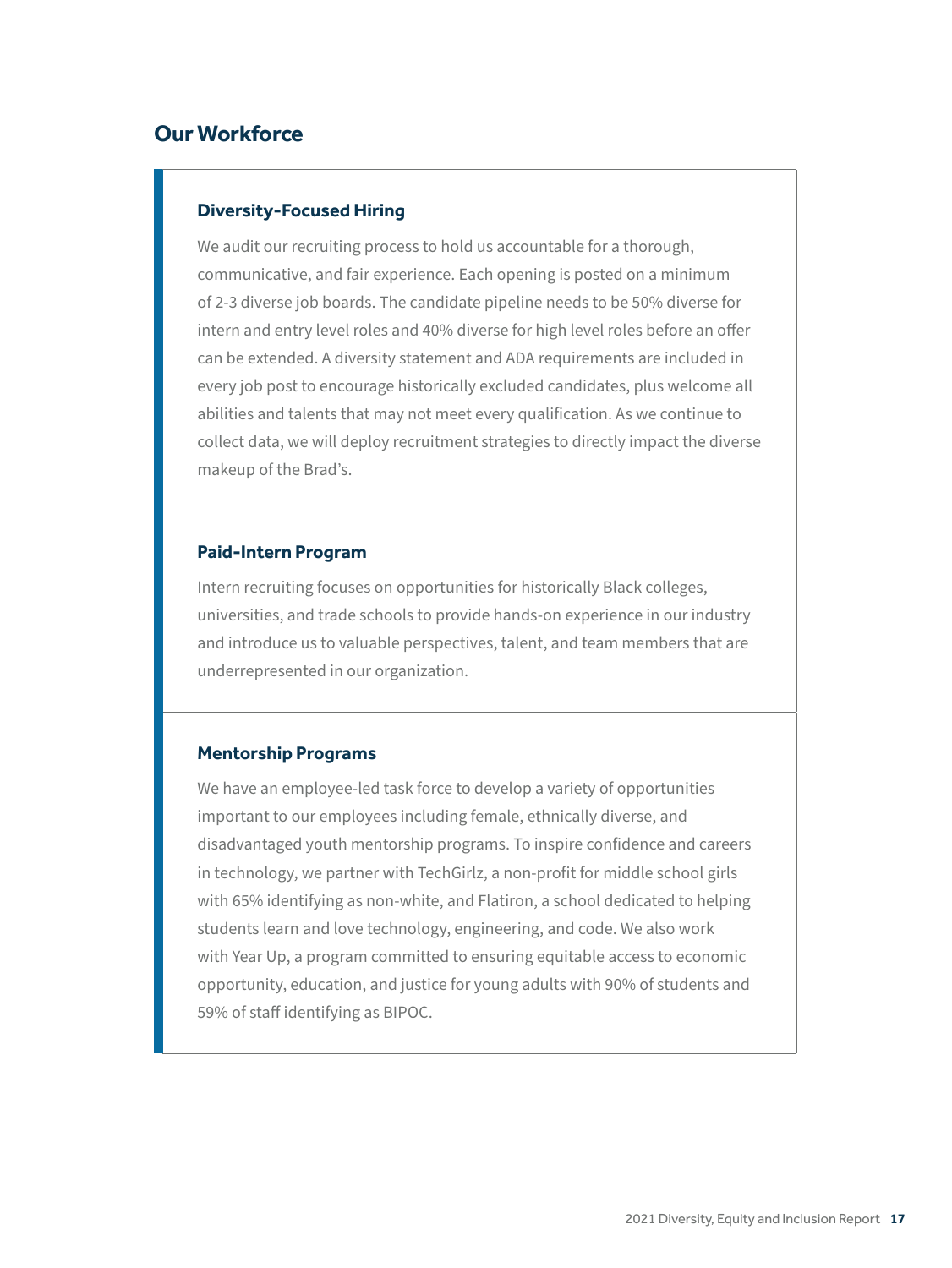### **Our Workplace**

#### **Inclusive and Flexible Work Environment**

We support remote work, flexible schedules and welcoming workspaces that are accessible for all needs.

#### **Floating Holidays**

Employees get three additional floating holidays annually to celebrate meaningful days for reflection or observation.

#### **Volunteer Opportunities**

We encourage employees to give back and offer virtual and in-person volunteer opportunities for employees to participate during work hours.

#### **Continuing Education**

Investing in continued learning, courses, and workshops is fundamental to our company and the professional growth of employees.

#### **Continued Leadership Learning**

To best support all team members, we continue to listen, ask questions, and evaluate our commitments and policies. From customized leadership development to address specific topics managers feel are important to company-wide unconscious bias training, our goal is to always innovate and grow.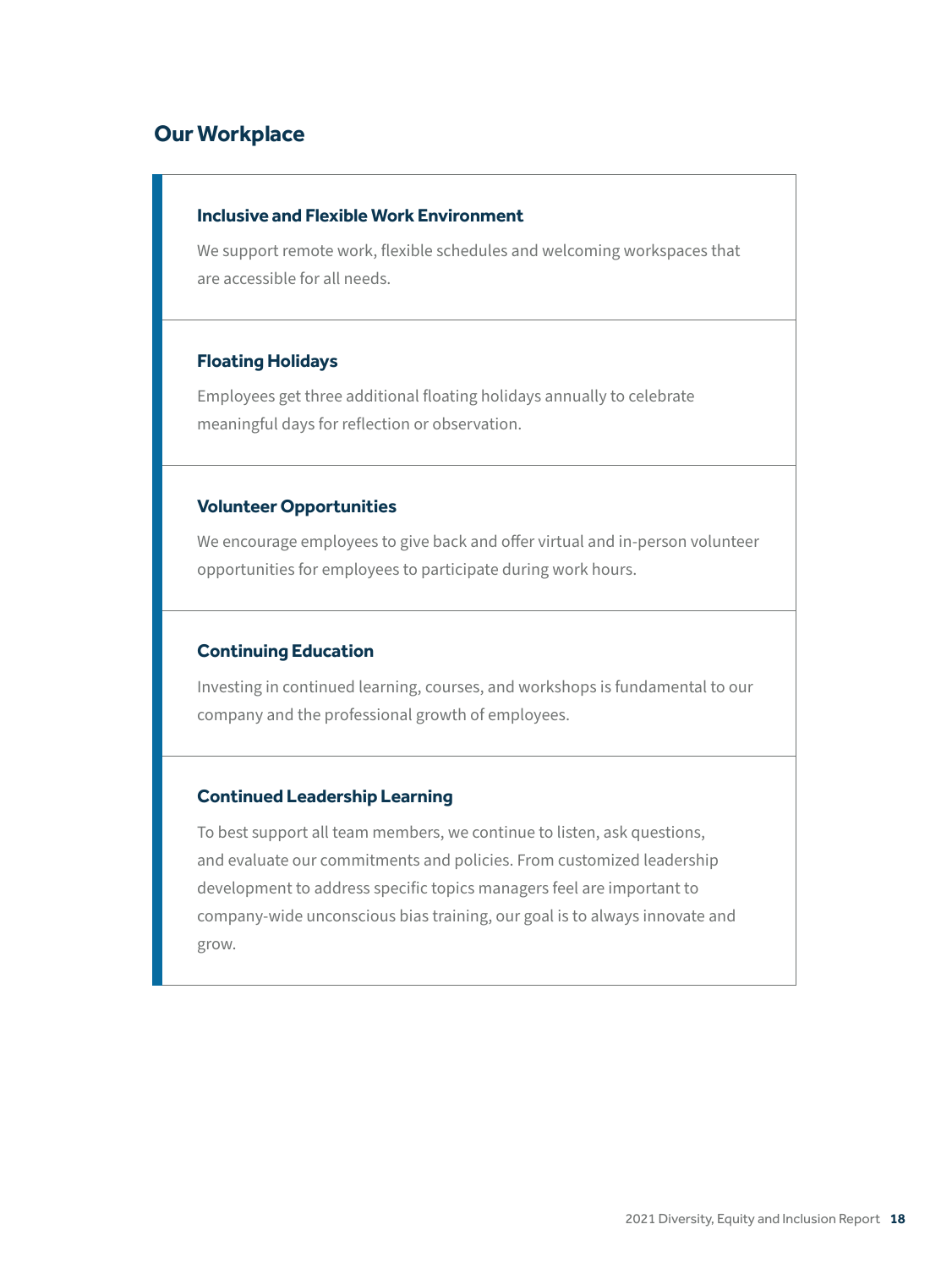#### **Well-Being Events\***

We believe in the power of storytelling and supporting employees with impactful and authentic experiences. Our virtual, well-being events focused on education and activities to support employees in five areas of health including physical, financial, mental, community, and social. Examples from 2021:

- **• Physical:** Fire Thyme cooking demo, National Walking Day challenge
- **• Wealth:** Financial Gym budgeting bootcamp, crypto, 401k overview
- **• Mental:** Journaling, chair yoga, conflict resolution with Paul Nadeau
- **• Community:** Bernie's Book Bank, Garfield Park Conservatory tour
- **• Social:** Terrarium workshop, 20th anniversary happy hour, origami class, magician, beer tasting, escape room, St. Patrick's Day trivia

*\*Our events are built with a remote-first mentality to ensure all employees are included. During COVID-19, all events were virtual.*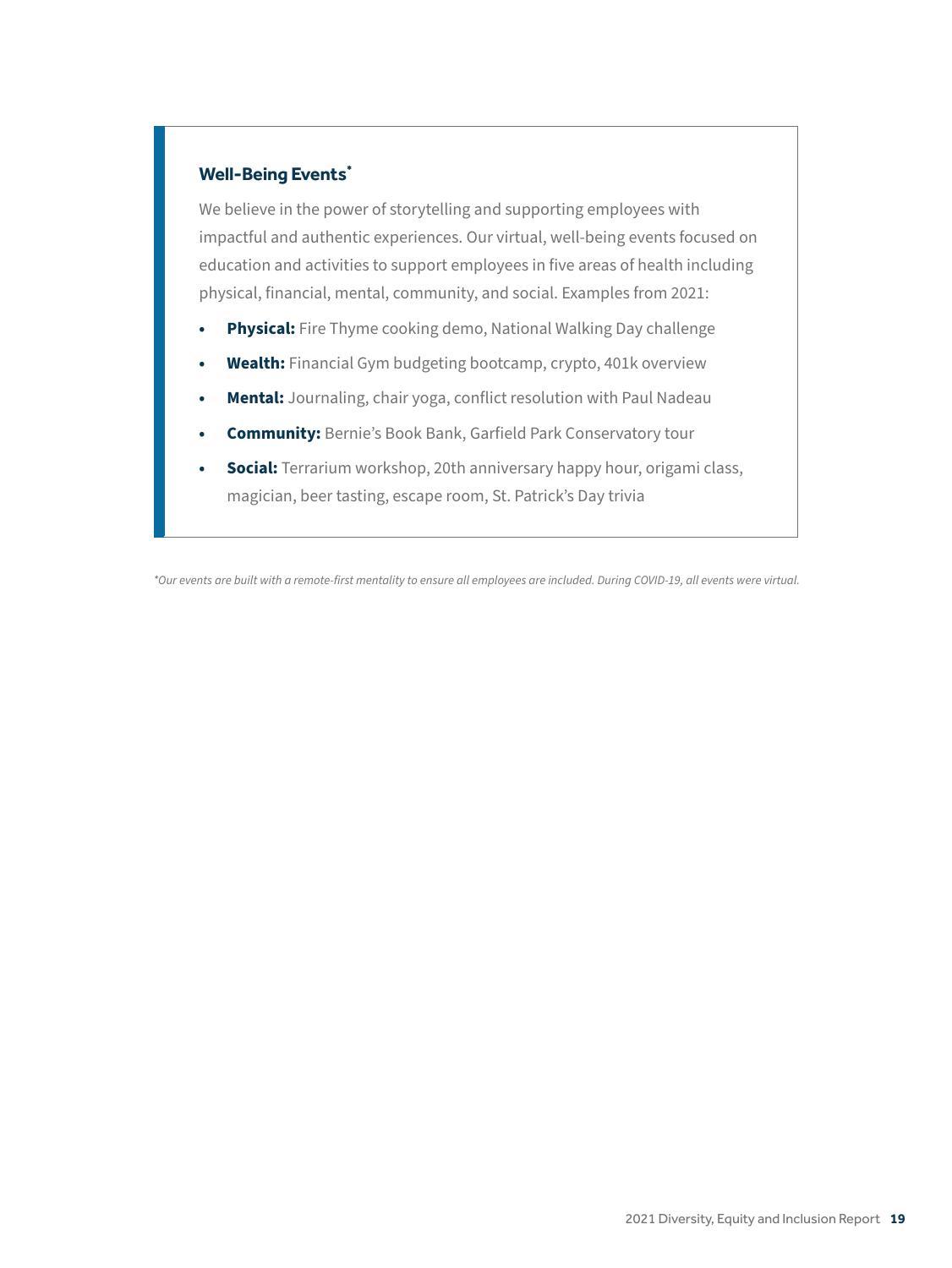### **The Stats So Far**



*\*An up arrow indicates positive change compared to 2020. A down arrow indicates negative change compared to 2020.*